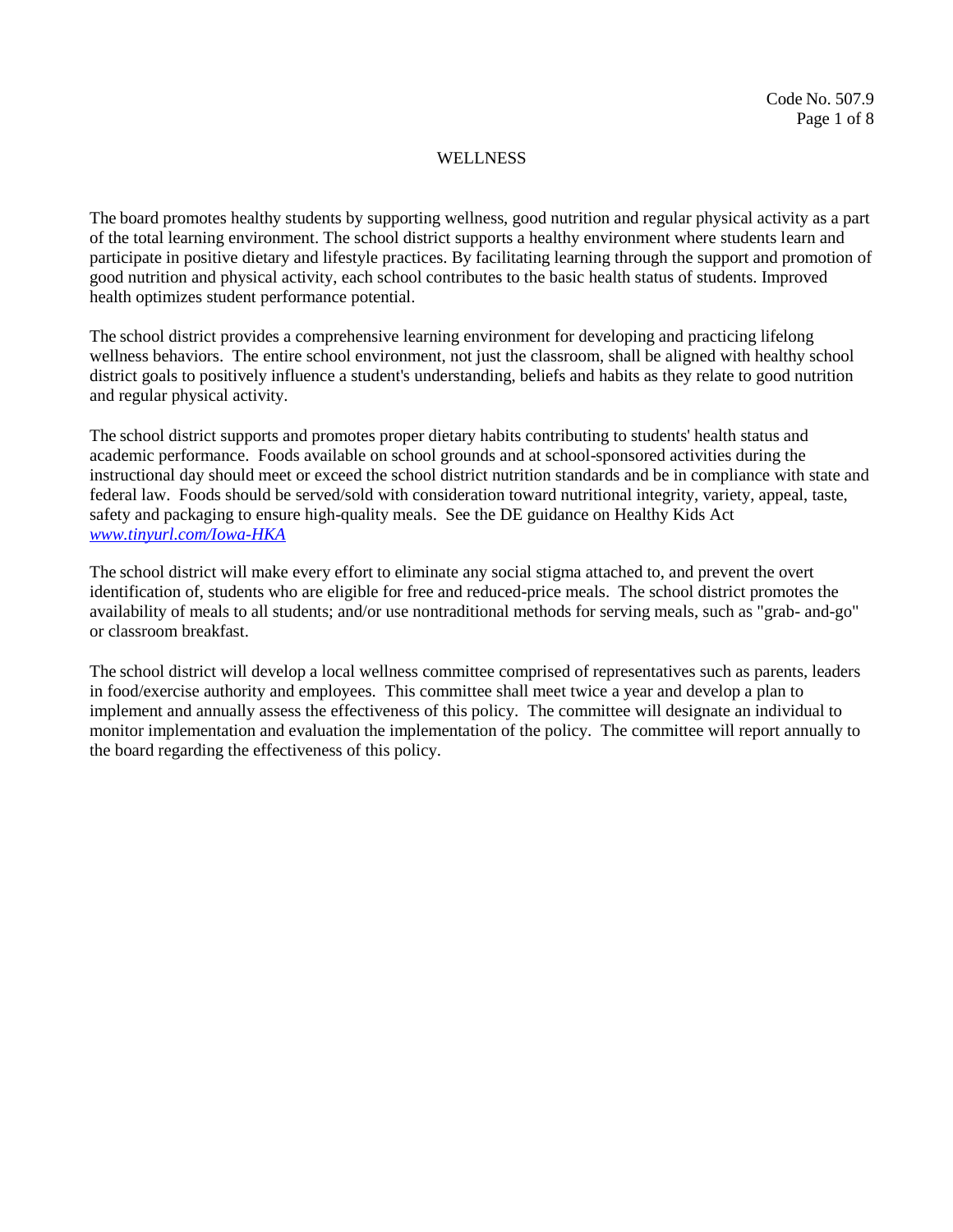#### **Nutrition Education and Promotion**

Schools will provide nutrition education and engage in nutrition promotion that:

- is offered at each grade level as part of a sequential, comprehensive, standards-based program designed to provide students with the knowledge and skills necessary to promote and protect their health;
- is part of not only health education units of instruction, but also classroom instruction in subjects such as math, science, language arts, social sciences, and elective subjects.
- includes enjoyable, developmentally appropriate, culturally relevant participatory activities, such as contests, promotions, taste testing, and school gardens.
- promotes fruits, vegetables, whole-grain products, low-fat and fat-free dairy products, healthy food preparation methods, and health-enhancing nutrition practices.
- emphasizes caloric balance between food intake and physical activity,
- links with meal programs, other foods and nutrition related community services<br>• provide information about the Healthy Kids Act and Nutrition Standards in
- provide information about the Healthy Kids Act and Nutrition Standards in the National School Lunch and School Breakfast Programs on the district Nutritional Service's Wellness Page
- The Western Dubuque Community School District demonstrates a commitment to discourage the use of food as a reward.

The nutrition guidelines for all foods available will focus on promoting student health and reducing childhood obesity (at each school building or in the school district).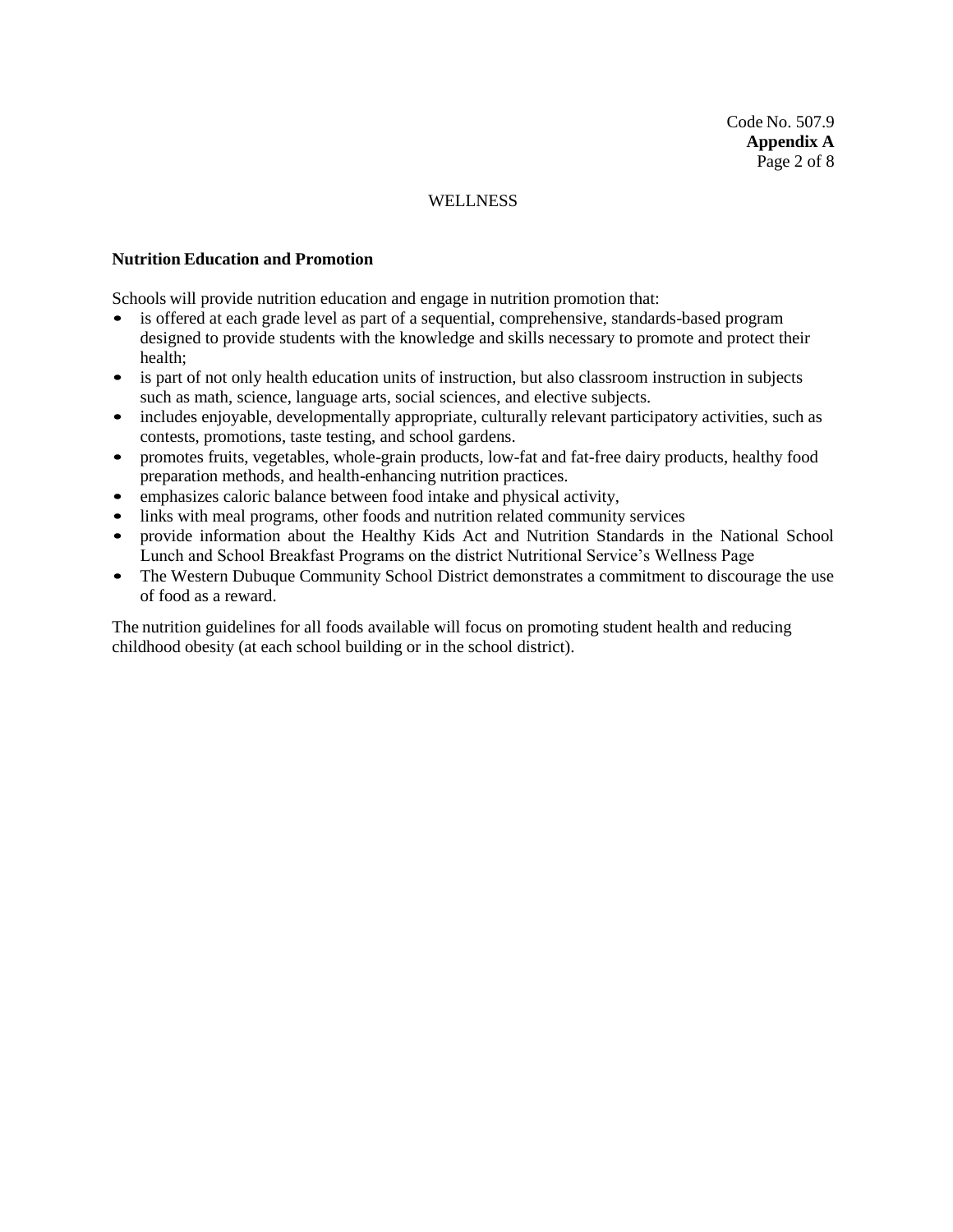## **Physical Activity**

Schools should provide physical education classes and experiences that:

- are scheduled for a duration and frequency that promotes improved student fitness
- for all students in grades  $K-12$  for the entire school year
- taught by a certified physical education teacher
- include students with disabilities, special health-care needs and in alternative educational settings.
- will not allow substitution for meeting physical activity (e.g. interscholastic or intramural sports, band, choir, etc. include involvement in other activities involving physical activity (e.g. interscholastic or intramural sports, band, choir, etc.)
- provide physical activity recommendations for classroom teachers to use in their classrooms with students during the day that have been prepared by physical education teachers
- engage students in moderate to vigorous activity during at least 50% of their physical education class time.

## **Daily Recess**

Elementary schools should provide recess for students that:

- is at least 15 minutes a day
- is preferably outdoors
- encourages moderate to vigorous physical activity verbally and through the provision of
- space and equipment; and
- discourages extended periods (i.e. periods of two or more hours) of inactivity.

The District Wellness Program will encourage moderate to vigorous physical activity verbally and through the provision of space and equipment; and discourage extended periods (i.e. periods of two or more hours) of inactivity.

When activities, such as mandatory school-wide testing, make it necessary for students to remain indoors for long periods of time, schools should give students periodic breaks during which they are encouraged to stand and be moderately active.

#### *Physical Activity and Punishment*

*Employees should not use physical activity (e.g., running laps, pushups) or withhold opportunities for physical activity (e.g., recess, physical education) as punishment.*

*Iowa law now requires elementary students, K-5, to have 30 minutes of physical activity, not physical education, per day. This requirement can be met through a combination of PE, recess, classroom and other activities. Middle and high school students must have at least 120 minutes of physical activity per week. Again this is not just physical education but can be met with a combination of PE, school and nonschool sponsored athletics and other activities where the body is exerted. Should a student wish to meet the requirement outside of school, the student and school district must have an agreement detailing the outside activity*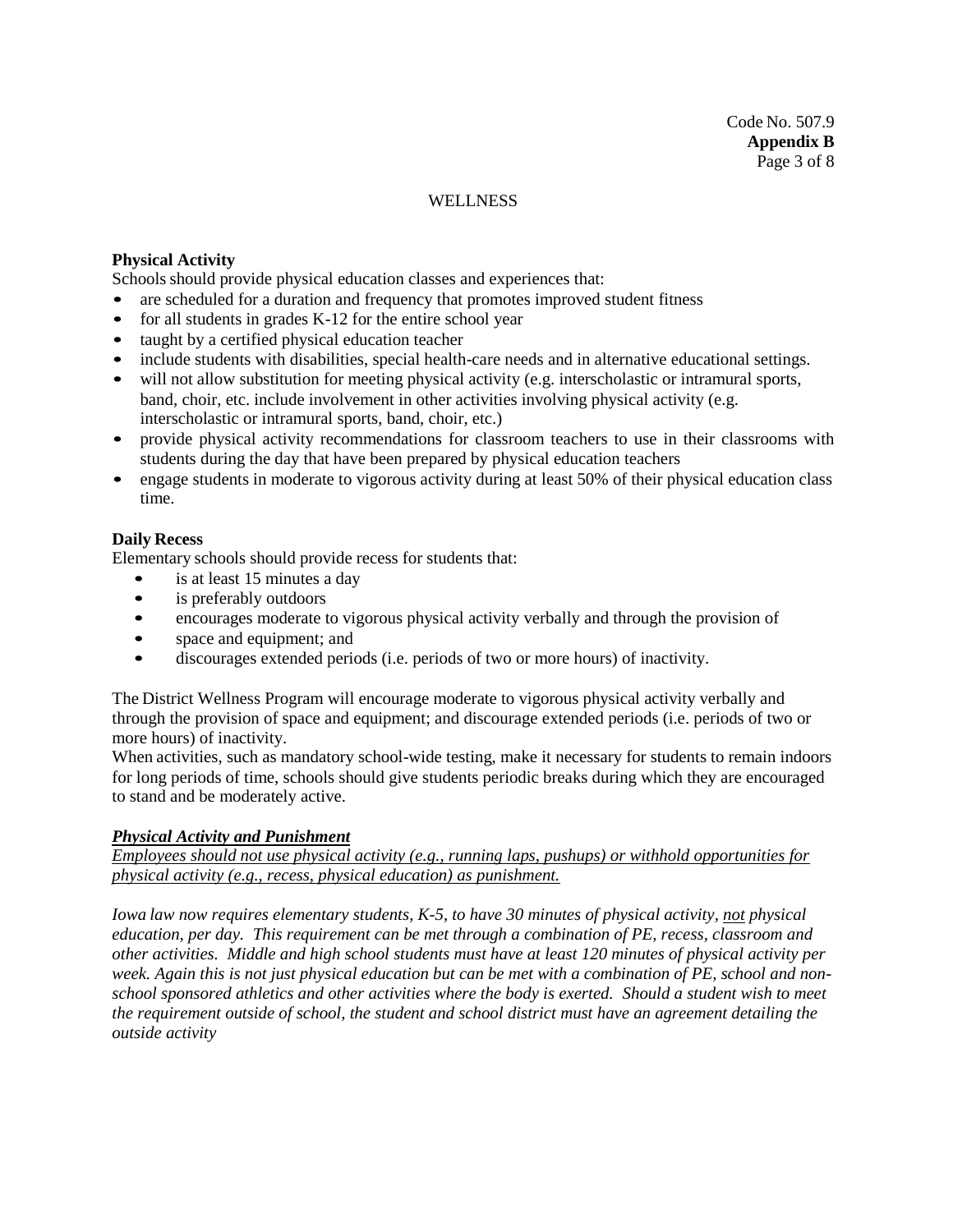Code No. 507.9 **Appendix B** Page 4 of 8

## **WELLNESS**

### **Physical Activity Opportunities after school**

After-school child care programs will provide and encourage verbally, and through the provision of space, equipment and activities, daily periods of moderate to vigorous physical activity for all participants.

The Western Dubuque Community School District demonstrates a commitment to discourage the use of physical activity as a means of punishment.

(The Centers for Disease Control and Prevention recommends at least 150 minutes a week for elementary students and 225 minutes a week for middle and high school students).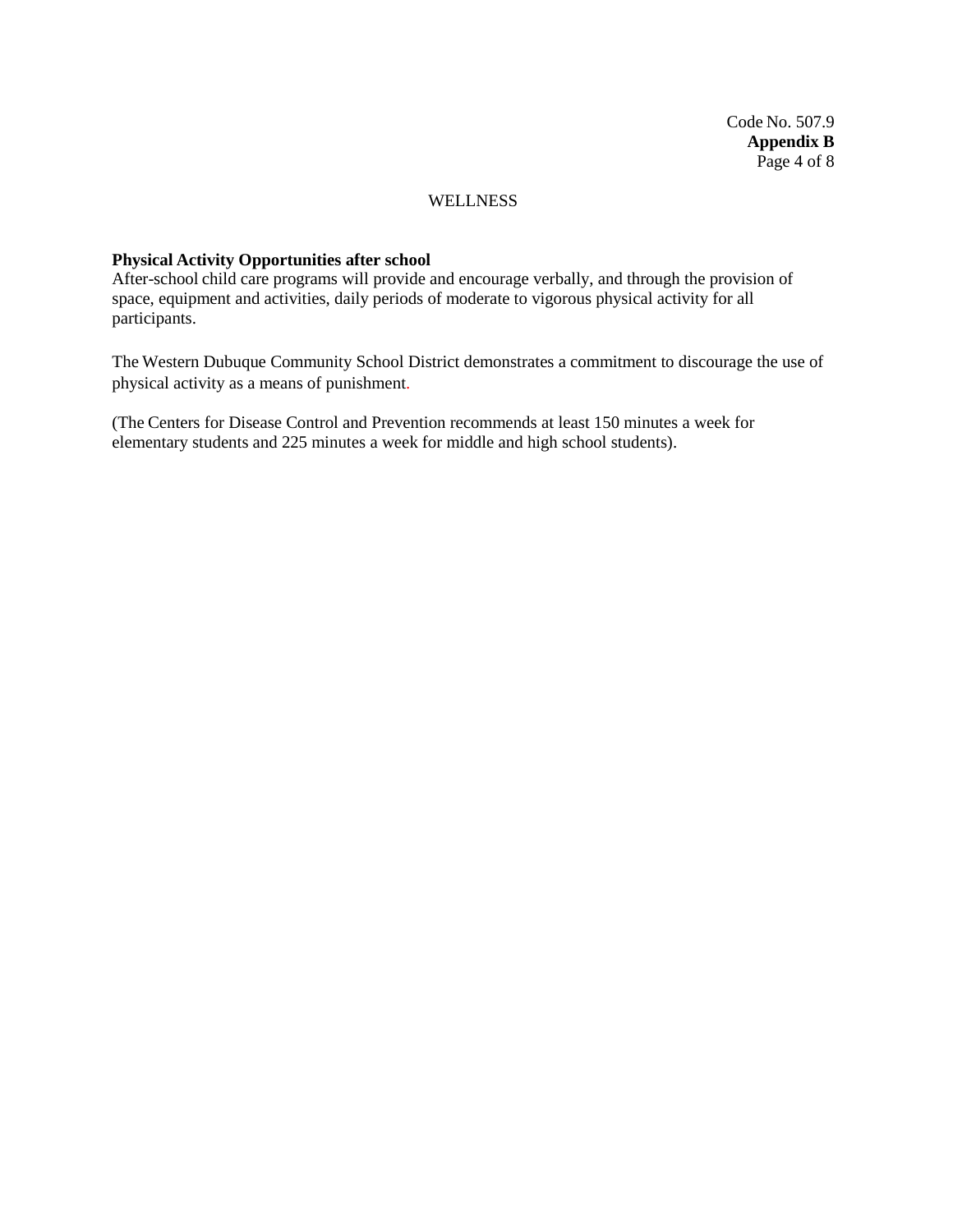### **Other School-Based Wellness Activities**

### **Integrating Physical Activity into Classroom Settings**

Students need opportunities for physical activity beyond physical education class. Toward this end, schools will:

- offer health education that complements physical education by reinforcing the goals and objectives of the Healthy Kids Act.
- provide knowledge and self-management skills needed to maintain a physically active lifestyle and to reduce time spent on sedentary activities;
- discourage sedentary activities, such as watching television, video and computer games
- provide opportunities for physical activity (such as ones provided by district physical education teacher to be incorporated into other subject lessons; and
- encourage classroom teachers to provide short physical activity breaks between lessons or classes, as appropriate.

### **Communication With Parents**

The district/school will support parents' efforts to provide a healthy diet and daily physical activity for their children. The district/school will:

- restrict snacks or party treats to prepackaged/commercially prepared food;
- offer healthy eating information for parents, send home nutrition information, post nutrition tips on school web sites and provide nutrient analyses of school menus;
- encourage parents to pack healthy lunches and snacks and to refrain from including beverages and foods that do not meet nutrition standards for individual foods and beverages;
- provide parents with information on foods that meet the district's snack standards and ideas for healthy celebrations/parties, rewards and fundraising activities;
- include sharing information about physical activity and physical education through a web site, newsletter, other take-home materials, special events or physical education homework.

## **Food Marketing**

School-based marketing will be consistent with nutrition education and health promotion. Schools will:

- limit food and beverage marketing to the promotion of foods and beverages that meet the nutrition standards for meals or for foods and beverages sold individually;
- promote healthy foods, including fruits, vegetables, whole grains, and low- fat dairy products;
- Nutritional Services will regularly update parents and staff through the Food and Nutrition Department page found on the Western Dubuque Community web page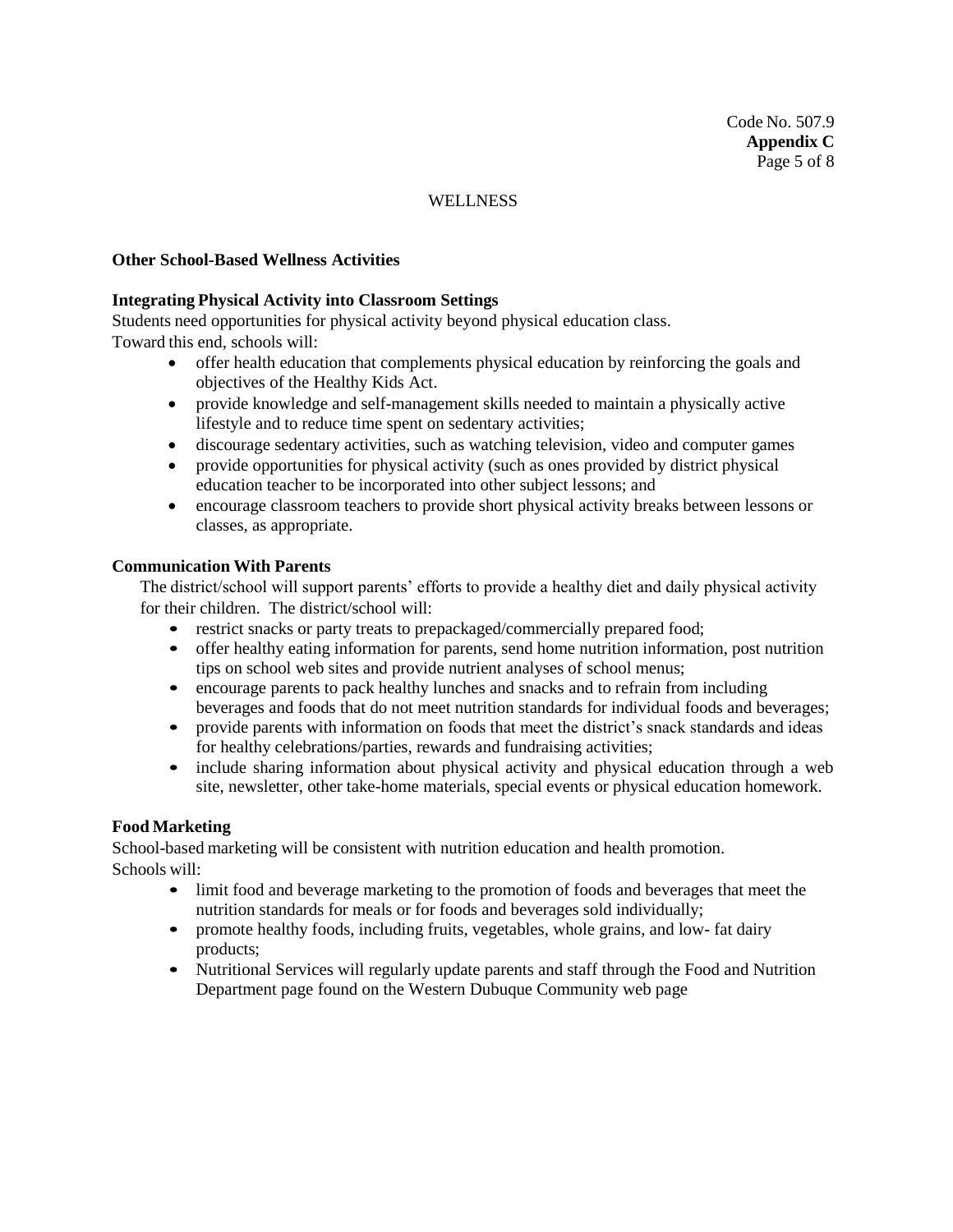# **NUTRITION GUIDELINES FOR ALL FOODS AVAILABLE ON CAMPUS**

### **School Meals**

Meals served through the National School Lunch and Breakfast Programs will:

- be appealing and attractive to children;
- be served in clean and pleasant settings;
- meet, at a minimum, nutrition requirements established by state and federal law:
- offer a variety of fruits and vegetables, legumes and whole grains;
- serve only low-fat (1%) and fat-free milk and nutritionally equivalent non-dairy alternatives (as defined by the USDA);

#### Schools should:

- engage students and parents, through taste-tests of new entrees and surveys, in selecting foods offered through the meal programs in order to identify new, healthful and appealing food choices; and,
- share information about the nutritional content of meals with parents and students. (The information could be made available on menus, a web site, on cafeteria menu boards, placards or other point-of-purchase materials.)

### **Breakfast**

To ensure that all children have breakfast, either at home or at school, in order to meet their nutritional needs and enhance their ability to learn, schools will:

- operate the breakfast program, to the extent possible;
- notify parents and students of the availability of the School Breakfast Program, where available; and,
- encourage parents to provide a healthy breakfast for their children through newsletter articles, take-home materials or other means.

#### **Free and Reduced-Priced Meals**

The school district will make every effort to eliminate any social stigma attached to, and prevent the overt identification of, students who are eligible for free and reduced-price meals. Toward this end, the school district may:

- utilize electronic identification and payment systems;
- provide meals at no charge to all children, regardless of income; and,
- promote the availability of meals to all students.

### **Meal Times and Scheduling**

The school district:

- will provide students with sufficient time to eat after sitting down for breakfast and sufficient time after sitting down for lunch;
- should schedule meal periods at appropriate times, e.g., lunch should be scheduled between 11 a.m. and 1 p.m.; should not schedule tutoring, club or organizational meetings or activities during mealtimes, unless students may eat during such activities;
- will attempt to schedule lunch periods to follow recess periods (in elementary schools);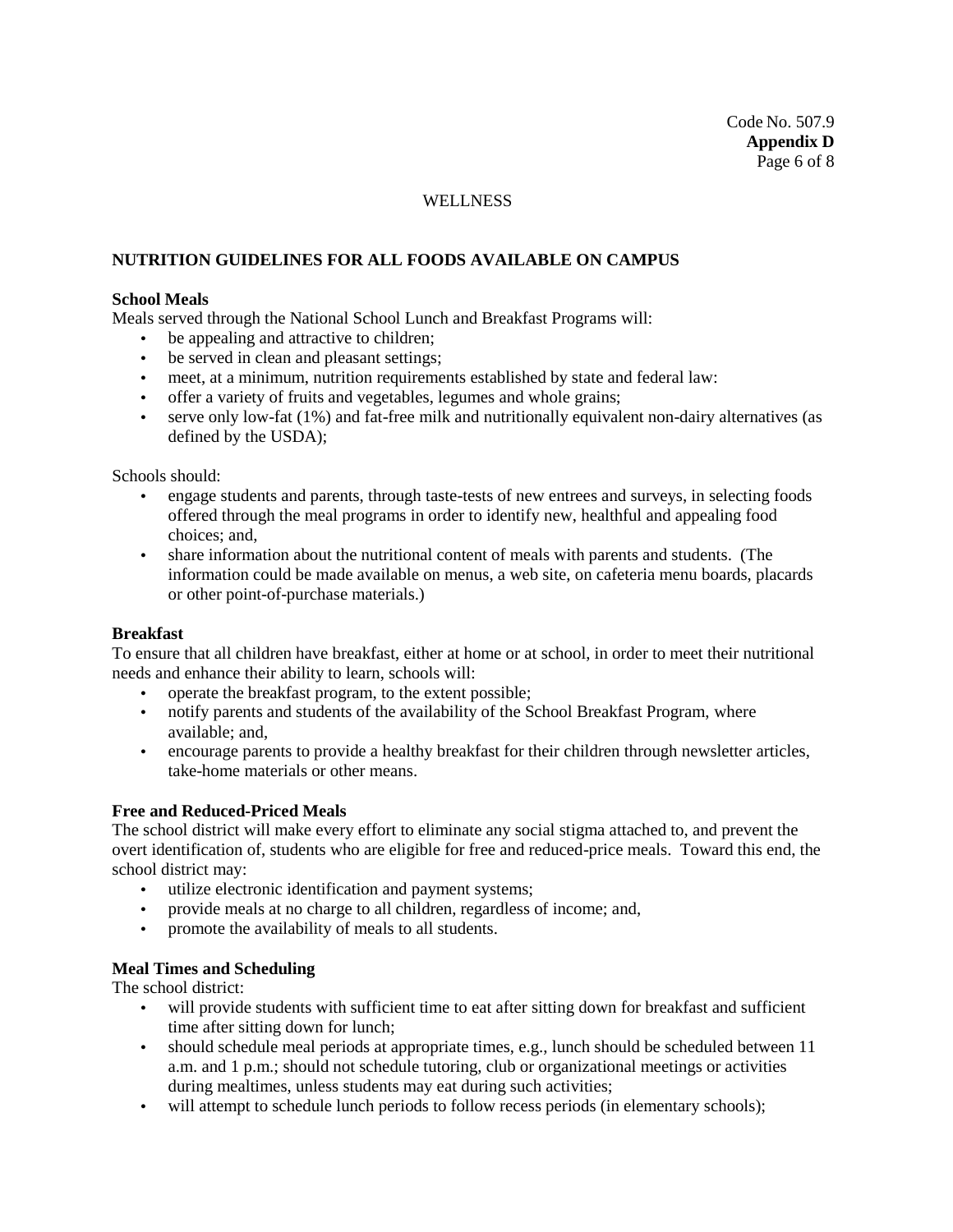- will provide students access to hand washing or hand sanitizing before they eat meals or snacks; and,
- should take reasonable steps to accommodate the tooth-brushing regimens of students with special oral health needs (e.g., orthodontia or high tooth decay risk).

### **Qualification of Food Service Staff**

Qualified nutrition professionals will administer the meal programs. As part of the school district's responsibility to operate a food service program, the school district will:

- provide continuing professional development for all nutrition professionals; and,
- provide staff development programs that include appropriate certification and/or training programs for child nutrition directors, nutrition managers and cafeteria workers, according to their levels of responsibility.

### **Sharing of Foods**

The school district discourages students from sharing their foods or beverages with one another during meal or snack times, given concerns about allergies and other restrictions on some children's diets.

### **Foods Sold Outside the Meal (e.g. vending, a la carte, sales)**

All foods and beverages sold individually outside the reimbursable meal programs (including those sold through a la carte [snack] lines, vending machines, student stores or fundraising activities) during the school day, or through programs for students after the school day will meet nutrition standards as required by state or federal law. For current state guidelines, click here: [http://educateiowa.gov/index.php?option=com\\_content&view=article&id=1769&catid=838&Itemid=2](http://educateiowa.gov/index.php?option=com_content&view=article&id=1769&catid=838&Itemid=2545) [545.](http://educateiowa.gov/index.php?option=com_content&view=article&id=1769&catid=838&Itemid=2545)

#### **Fundraising Activities**

There are two types of fundraising – regulated and other. Regulated fundraisers are those that offer the sale of foods or beverages on school property and that are targeted primarily to PK-12 students by or through other PK-12 students, student groups, school organizations, or through on-campus school stores. Regulated fundraising activities must comply with the state nutrition guidelines. All other fundraising activities are encouraged, but not required, to comply with the state nutrition guidelines if the activities involve foods and beverages.

The school district encourages fundraising activities that promote physical activity. The school district will make available a list of ideas for acceptable fundraising activities.

#### **Snacks**

Snacks served during the school day or in after-school care or enrichment programs will make a positive contribution to children's diets and health, with an emphasis on serving fruits and vegetables as the primary snacks and water as the primary beverage. Schools will assess if and when to offer snacks based on timing of meals, children's nutritional needs, children's ages and other considerations. The school district will disseminate a list of healthful snack items to teachers, after-school program personnel and parents.